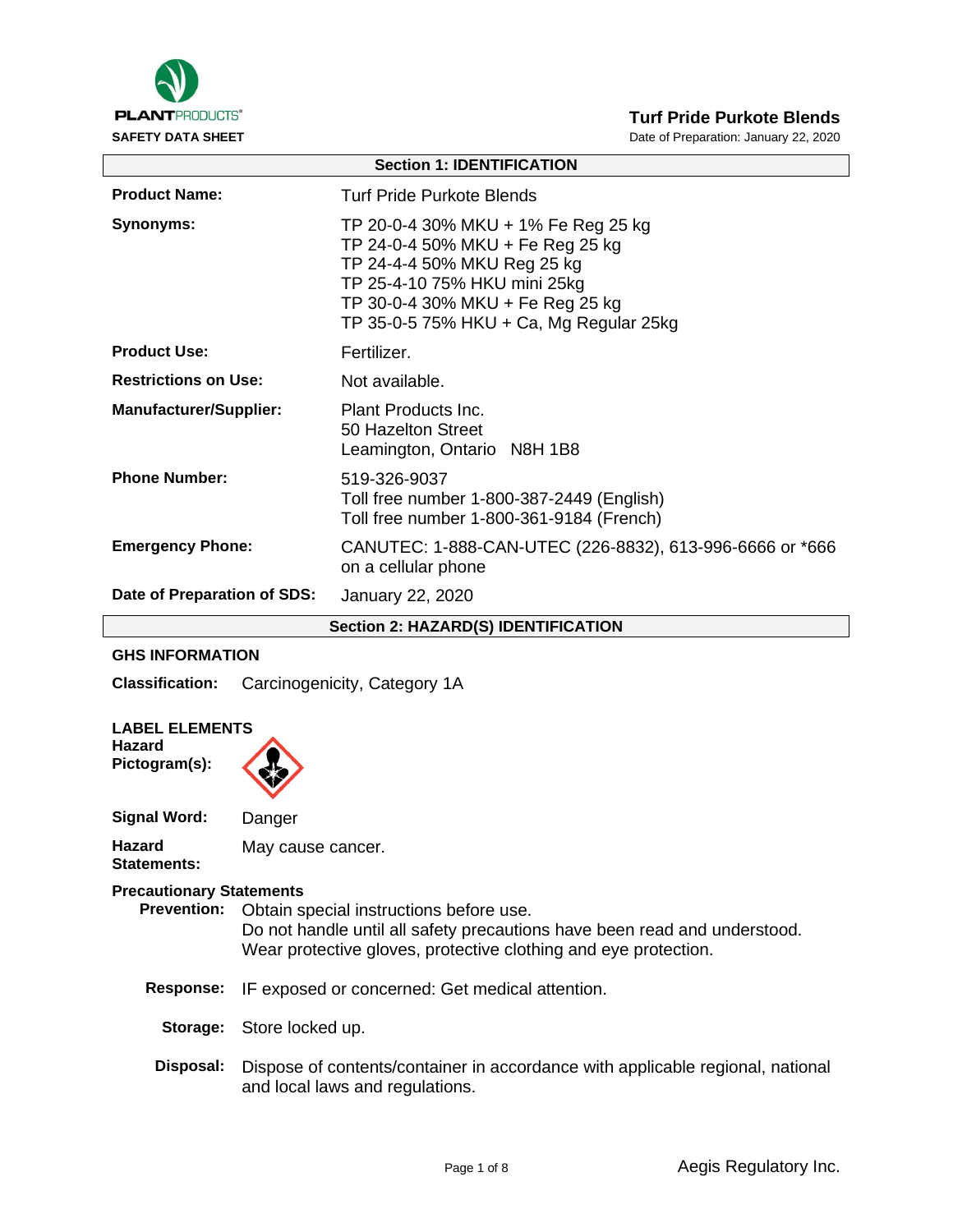

**Hazards Not Otherwise Classified:** Not applicable.

**Ingredients with Unknown Toxicity:** None.

This material is considered hazardous by the OSHA Hazard Communication Standard, (29 CFR 1910.1200).

This material is considered hazardous by the Hazardous Products Regulations.

| <b>Section 3: COMPOSITION / INFORMATION ON INGREDIENTS</b> |                                                                                                                                                                                                                                                                                                 |                                                                                                                                             |                |           |
|------------------------------------------------------------|-------------------------------------------------------------------------------------------------------------------------------------------------------------------------------------------------------------------------------------------------------------------------------------------------|---------------------------------------------------------------------------------------------------------------------------------------------|----------------|-----------|
| Hazardous Ingredient(s)                                    |                                                                                                                                                                                                                                                                                                 | Common name /<br><b>Synonyms</b>                                                                                                            | <b>CAS No.</b> | % wt./wt. |
| Quartz (SiO2)                                              |                                                                                                                                                                                                                                                                                                 | Not available.                                                                                                                              | 14808-60-7     | $0.1 - 1$ |
|                                                            |                                                                                                                                                                                                                                                                                                 | <b>Section 4: FIRST-AID MEASURES</b>                                                                                                        |                |           |
| Inhalation:                                                | If inhaled: Call a poison center or doctor if you feel unwell.                                                                                                                                                                                                                                  |                                                                                                                                             |                |           |
|                                                            | Acute and delayed symptoms and effects: May cause respiratory irritation.<br>Signs/symptoms may include cough, sneezing, nasal discharge,<br>headache, hoarseness, and nose and throat pain.                                                                                                    |                                                                                                                                             |                |           |
| <b>Eye Contact:</b>                                        | If in eyes: Rinse cautiously with water for at least 15 minutes. Remove<br>contact lenses, if present and easy to do. Continue rinsing. Call a poison<br>center or doctor if you feel unwell.                                                                                                   |                                                                                                                                             |                |           |
|                                                            | Acute and delayed symptoms and effects: May cause eye irritation.<br>Signs/symptoms may include redness, swelling, pain, tearing, and blurred<br>or hazy vision.                                                                                                                                |                                                                                                                                             |                |           |
| <b>Skin Contact:</b>                                       | If on skin: Wash with plenty of water. Call a poison center or doctor if you<br>feel unwell.                                                                                                                                                                                                    |                                                                                                                                             |                |           |
|                                                            | Acute and delayed symptoms and effects: May cause skin irritation.<br>Signs/symptoms may include localized redness, swelling, and itching.                                                                                                                                                      |                                                                                                                                             |                |           |
| Ingestion:                                                 | If swallowed: Call a poison center or doctor if you feel unwell. If vomiting<br>occurs naturally, have victim lean forward to reduce the risk of aspiration.<br>Do NOT induce vomiting unless directed to do so by medical personnel.<br>Never give anything by mouth to an unconscious person. |                                                                                                                                             |                |           |
|                                                            | nausea, vomiting and diarrhea.                                                                                                                                                                                                                                                                  | Acute and delayed symptoms and effects: May cause gastrointestinal<br>irritation. Signs/symptoms may include abdominal pain, stomach upset, |                |           |
| <b>General Advice:</b>                                     | In case of accident or if you feel unwell, seek medical advice immediately<br>(show the label or SDS where possible).                                                                                                                                                                           |                                                                                                                                             |                |           |
| <b>Note to Physicians:</b>                                 | Symptoms may not appear immediately.                                                                                                                                                                                                                                                            |                                                                                                                                             |                |           |
| <b>Section 5: FIRE-FIGHTING MEASURES</b>                   |                                                                                                                                                                                                                                                                                                 |                                                                                                                                             |                |           |

# **FLAMMABILITY AND EXPLOSION INFORMATION**

Fine dust generated in sufficient concentrations in air may be a potential dust explosion hazard in the presence of an ignition source.

**Sensitivity to Mechanical Impact:** This material is not sensitive to mechanical impact.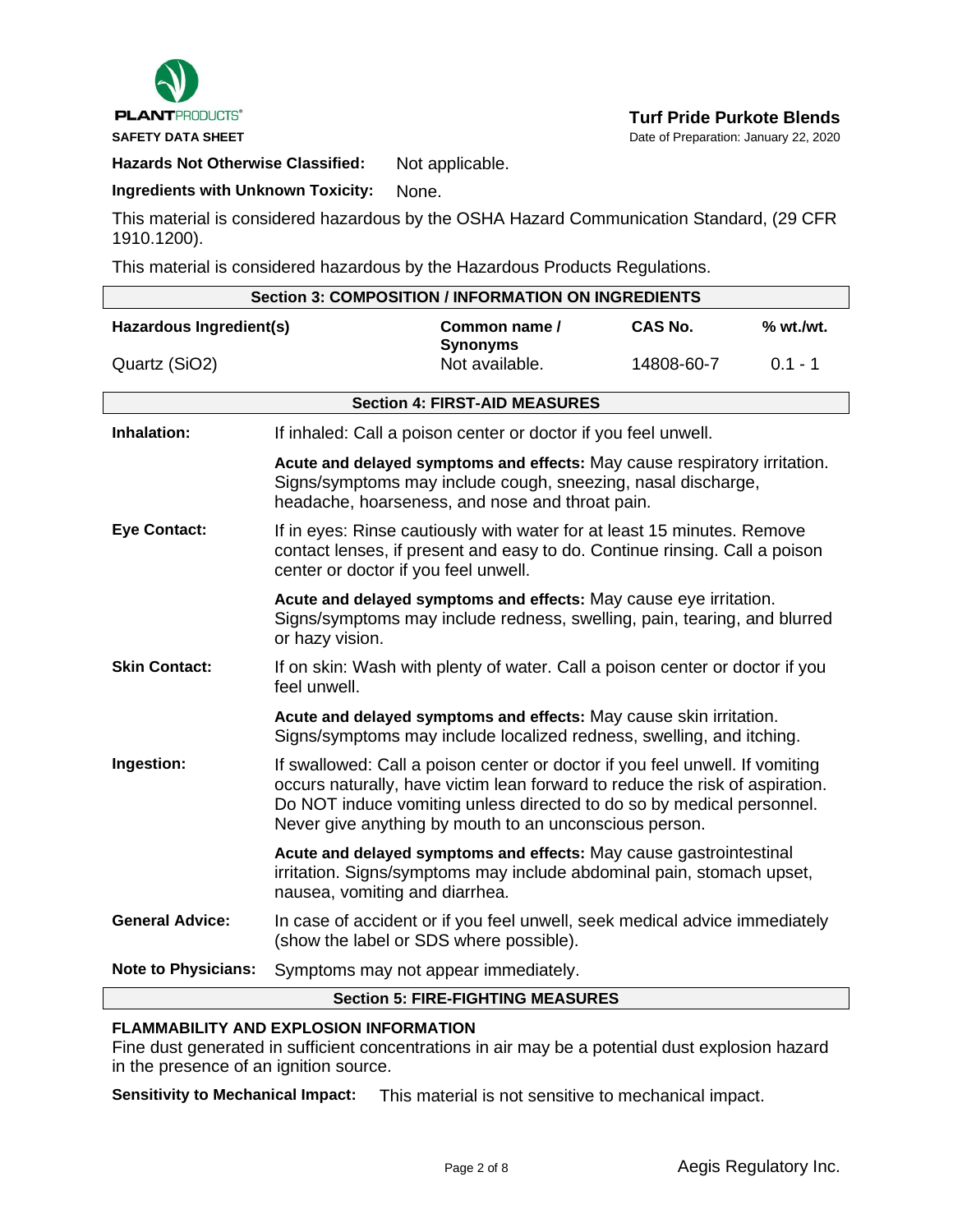

# **Handling:**

Do not swallow. Do not breathe dust. Minimize dust generation and accumulation. Combustible dust clouds may be created where operations produce fine material (dust). Obtain special instructions before use. Do not handle until all safety precautions have been read and understood. Wash thoroughly after handling. Do not eat, drink or smoke when using this product. See Section 8 for information on Personal Protective Equipment.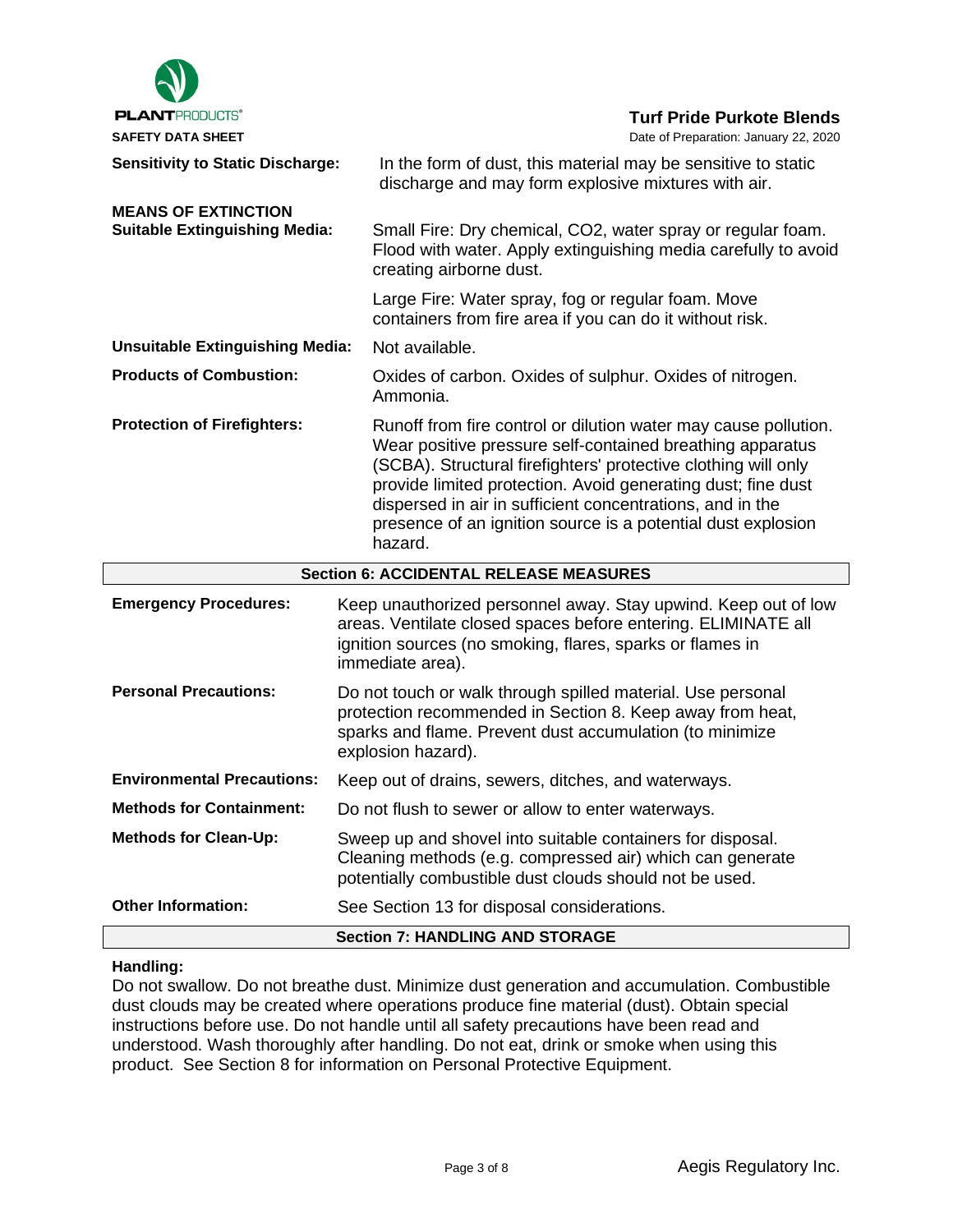

**SAFETY DATA SHEET DATA SHEET Date of Preparation: January 22, 2020** 

### **Storage:**

Routine housekeeping should be instituted to ensure that dusts do not accumulate on surfaces. Store locked up. Store away from incompatible materials. See Section 10 for information on Incompatible Materials. Keep out of the reach of children.

# **Section 8: EXPOSURE CONTROLS / PERSONAL PROTECTION**

# **Exposure Guidelines Component**

Quartz [CAS No. 14808-60-7]

**ACGIH:** 0.025 mg/m³ (TWA); A2; Respirable fraction (2009) **OSHA:** 30 / (%SiO2 + 2) mg/m³ Quartz (Total dust) (TWA), 10 / (%SiO2 + 2) mg/m³ Quartz (Respirable) & 250 / (%SiO2 + 5) mppcf Quartz (Respirable) (TWA); See Table Z3.

0.1 mg/m<sup>3</sup> (As respirable quartz) (TWA) [Vacated];

**TWA:** Time-Weighted Average

**Engineering Controls:** Use ventilation adequate to keep exposures (airborne levels of dust, fume, vapour, gas, etc.) below recommended exposure limits.

# **PERSONAL PROTECTIVE EQUIPMENT (PPE)**



| <b>Eye/Face Protection:</b>            | Wear safety glasses. Indirect vented, dust-tight goggles are<br>required if dust is generated when handling this product. Use<br>equipment for eye protection that meets the standards<br>referenced by CSA Standard CAN/CSA-Z94.3-92 and OSHA<br>regulations in 29 CFR 1910.133 for Personal Protective<br>Equipment.                                                                                                                                                                                               |
|----------------------------------------|----------------------------------------------------------------------------------------------------------------------------------------------------------------------------------------------------------------------------------------------------------------------------------------------------------------------------------------------------------------------------------------------------------------------------------------------------------------------------------------------------------------------|
| <b>Hand Protection:</b>                | Wear protective gloves. Consult manufacturer specifications<br>for further information.                                                                                                                                                                                                                                                                                                                                                                                                                              |
| <b>Skin and Body Protection:</b>       | Wear protective clothing.                                                                                                                                                                                                                                                                                                                                                                                                                                                                                            |
| <b>Respiratory Protection:</b>         | If engineering controls and ventilation are not sufficient to<br>control exposure to below the allowable limits then an<br>appropriate NIOSH/MSHA approved air-purifying respirator<br>that meets the requirements of CSA Standard CAN/CSA-<br>Z94.4-11, with particulate filter, or self-contained breathing<br>apparatus must be used. Supplied air breathing apparatus<br>must be used when oxygen concentrations are low or if<br>airborne concentrations exceed the limits of the air-purifying<br>respirators. |
| <b>General Hygiene Considerations:</b> | Handle according to established industrial hygiene and<br>safety practices. Consult a competent industrial hygienist to<br>determine hazard potential and/or the PPE manufacturers to<br>ensure adequate protection.                                                                                                                                                                                                                                                                                                 |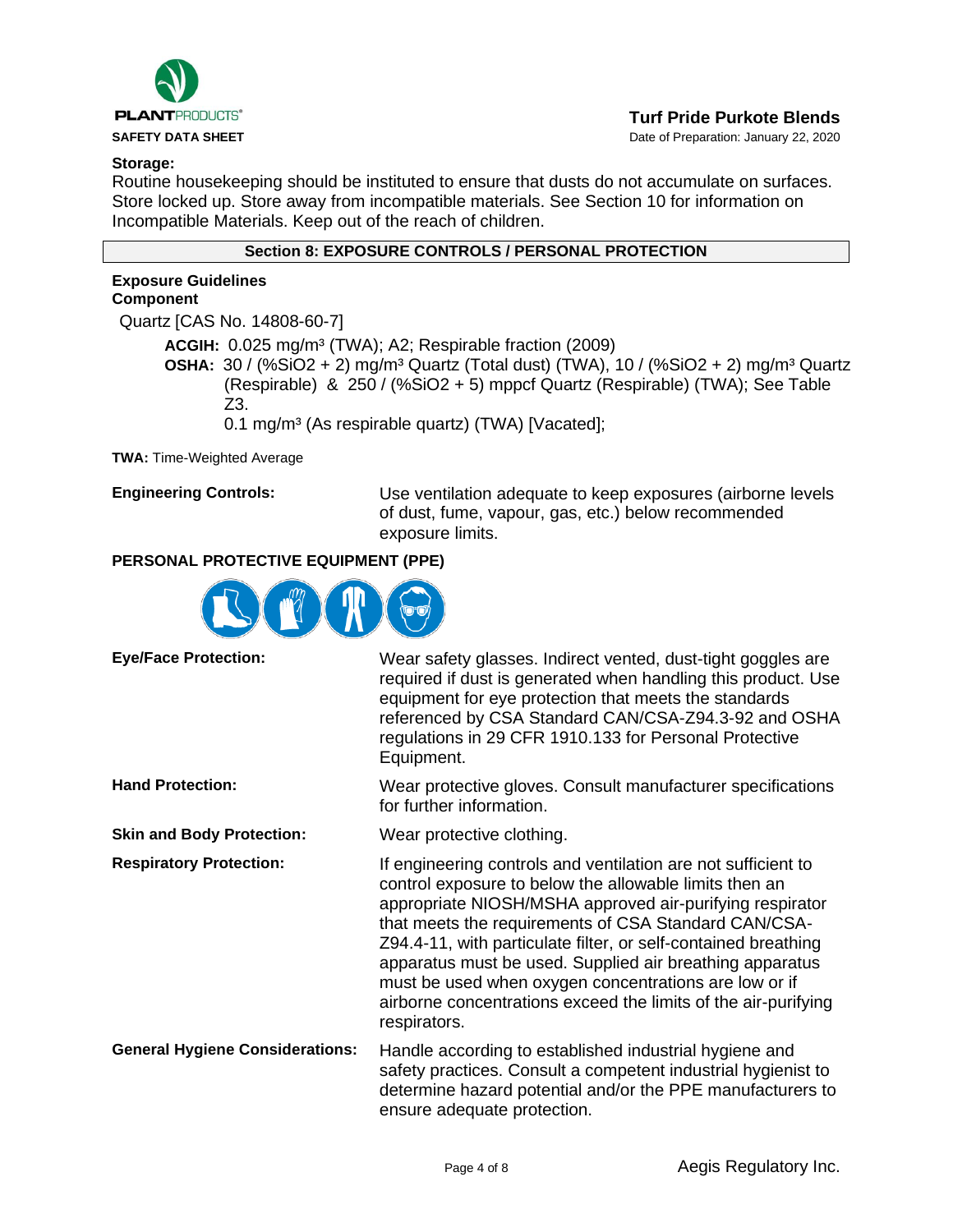

**SAFETY DATA SHEET DATA SHEET Date of Preparation: January 22, 2020** 

| <b>Section 9: PHYSICAL AND CHEMICAL PROPERTIES</b> |                                                    |  |  |
|----------------------------------------------------|----------------------------------------------------|--|--|
| Appearance:                                        | White, tan, yellow, brown, grey or black granules. |  |  |
| Colour:                                            | White, tan, yellow, brown, grey or black.          |  |  |
| Odour:                                             | Odourless or slight ammonia.                       |  |  |
| <b>Odour Threshold:</b>                            | Not available.                                     |  |  |
| <b>Physical State:</b>                             | Solid.                                             |  |  |
| pH:                                                | Not available.                                     |  |  |
| <b>Melting Point / Freezing Point:</b>             | Not available.                                     |  |  |
| <b>Initial Boiling Point:</b>                      | Not available.                                     |  |  |
| <b>Boiling Range:</b>                              | Not available.                                     |  |  |
| <b>Flash Point:</b>                                | Not available.                                     |  |  |
| <b>Evaporation Rate:</b>                           | Not available.                                     |  |  |
| Flammability (solid, gas):                         | See Section 5.                                     |  |  |
| <b>Lower Flammability Limit:</b>                   | Not available.                                     |  |  |
| <b>Upper Flammability Limit:</b>                   | Not available.                                     |  |  |
| Vapor Pressure:                                    | Not available.                                     |  |  |
| <b>Vapor Density:</b>                              | Not available.                                     |  |  |
| <b>Relative Density:</b>                           | $> 1$ (Water = 1)                                  |  |  |
| Solubilities:                                      | Partly soluble in water.                           |  |  |
| <b>Partition Coefficient: n-</b><br>Octanol/Water: | Not available.                                     |  |  |
| <b>Auto-ignition Temperature:</b>                  | Not available.                                     |  |  |
| <b>Decomposition Temperature:</b>                  | Not available.                                     |  |  |
| <b>Viscosity:</b>                                  | Not available.                                     |  |  |
| Percent Volatile, wt. %:                           | Not available.                                     |  |  |
| VOC content, wt. %:                                | Not available.                                     |  |  |
| Density:                                           | Not available.                                     |  |  |
| <b>Coefficient of Water/Oil</b><br>Distribution:   | Not available.                                     |  |  |

# **Section 10: STABILITY AND REACTIVITY**

| <b>Reactivity:</b>                                   | Contact with incompatible materials. Sources of ignition. Exposure to<br>heat. |
|------------------------------------------------------|--------------------------------------------------------------------------------|
| <b>Chemical Stability:</b>                           | Stable under normal storage conditions.                                        |
| <b>Possibility of Hazardous</b><br><b>Reactions:</b> | None known.                                                                    |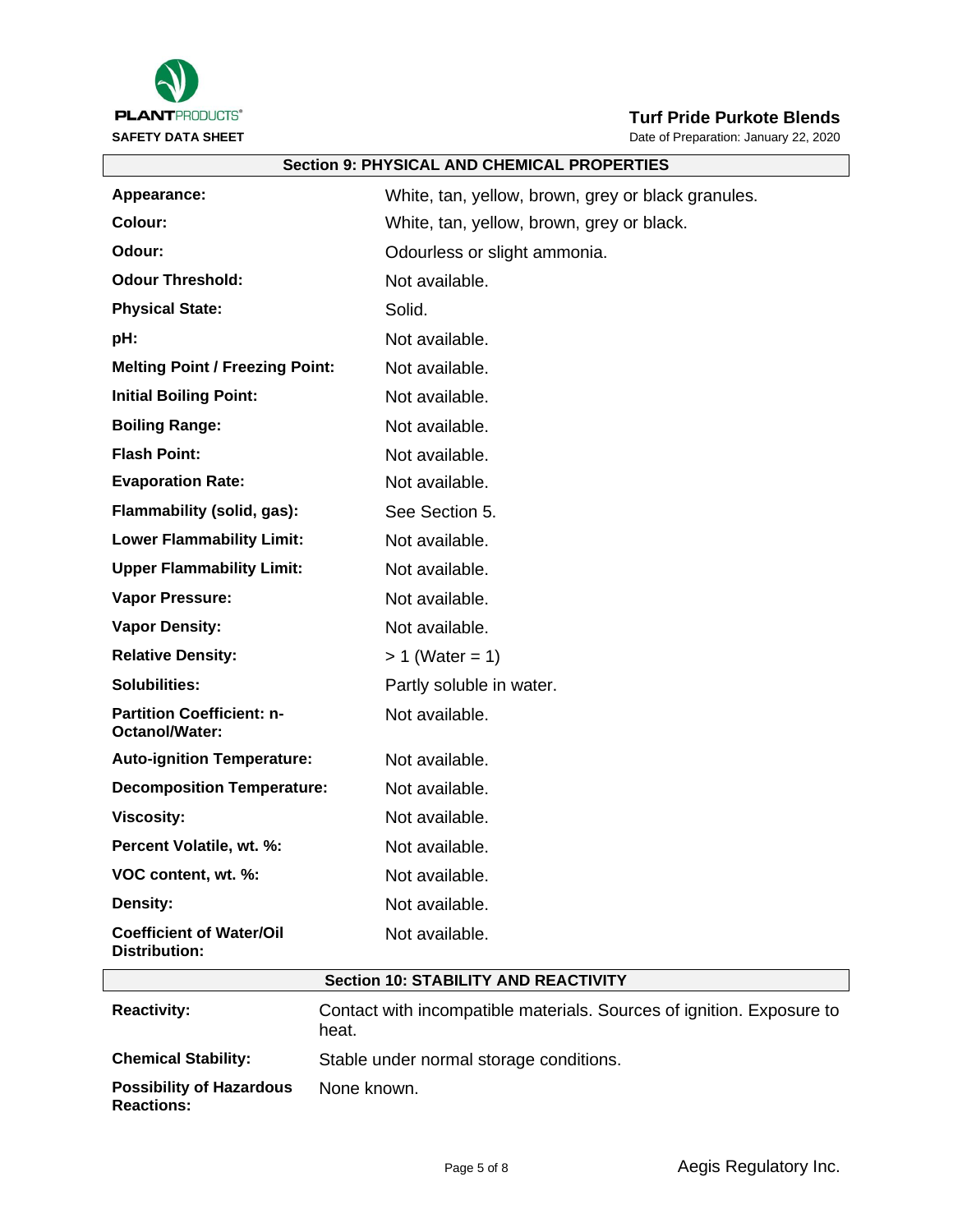

**SAFETY DATA SHEET DATA SHEET Date of Preparation: January 22, 2020** 

**Conditions to Avoid:** Contact with incompatible materials. Sources of ignition. Exposure to heat. Formation of dust.

**Incompatible Materials:** Acids. Bases. Strong oxidizers.

**Hazardous Decomposition Products:** Not available.

### **Section 11: TOXICOLOGICAL INFORMATION**

# **EFFECTS OF ACUTE EXPOSURE Product Toxicity Oral:** Not available. **Dermal:** Not available. **Inhalation:** Not available. **Component Toxicity<br>Component CAS No. Component CAS No. LD50 oral LD50 dermal LC<sup>50</sup>** Quartz 14808-60-7 Not available. Not available. 0.3 mg/m<sup>3</sup> (human); 10Y **Likely Routes of Exposure:** Eye contact. Skin contact. Inhalation. Ingestion. **Target Organs:** Skin. Eyes. Gastrointestinal tract. Respiratory system. Lungs. **Symptoms (including delayed and immediate effects) Inhalation:** May cause respiratory irritation. Signs/symptoms may include cough, sneezing, nasal discharge, headache, hoarseness, and nose and throat pain. **Eye:** May cause eye irritation. Signs/symptoms may include redness, swelling, pain, tearing, and blurred or hazy vision. **Skin:** May cause skin irritation. Signs/symptoms may include localized redness, swelling, and itching. **Ingestion:** May cause gastrointestinal irritation. Signs/symptoms may include abdominal pain, stomach upset, nausea, vomiting and diarrhea. **Skin Sensitization:** Not available. **Respiratory Sensitization:** Not available. **Medical Conditions Aggravated By Exposure:** Not available. **EFFECTS OF CHRONIC EXPOSURE (from short and long-term exposure) Target Organs:** Skin. Eyes. Gastrointestinal tract. Respiratory system. Lungs. **Chronic Effects:** Prolonged or repeated contact may dry skin and cause irritation. Repeated exposure to Silica (Quartz, SiO2) can cause silicosis, a form of lung scarring that can cause shortness of breath, reduced lung function, and in severe cases, death. **Carcinogenicity:** May cause cancer. Respirable Silica (Quartz, SiO2) dust is classified

as a human carcinogen.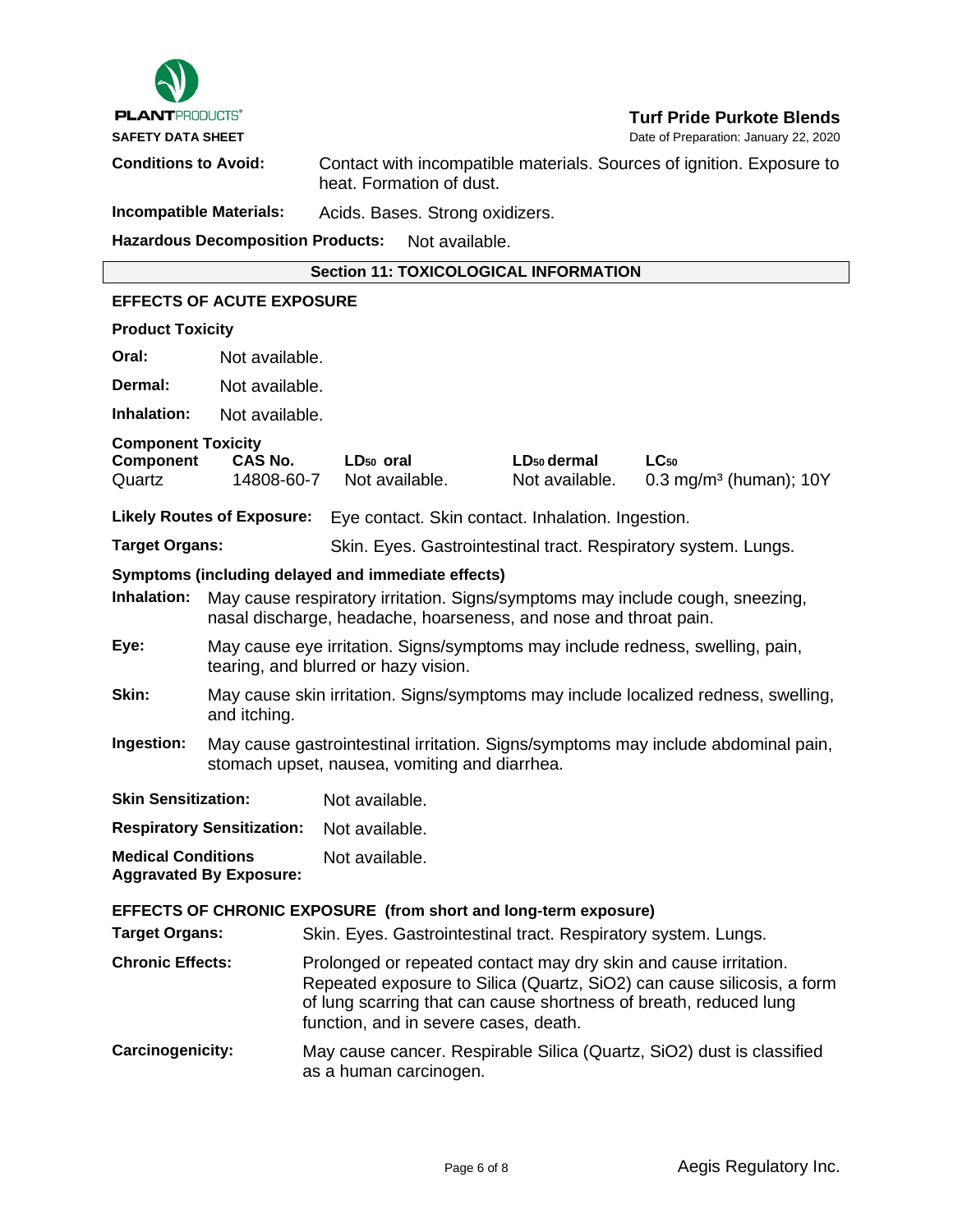

| <b>SAFETY DATA SHEET</b>                                                                                                                                                                                                   |                                                   |                                            |                      |                                 | Date of Preparation: January 22, 2020 |
|----------------------------------------------------------------------------------------------------------------------------------------------------------------------------------------------------------------------------|---------------------------------------------------|--------------------------------------------|----------------------|---------------------------------|---------------------------------------|
| <b>Component Carcinogenicity</b><br>Component<br>Quartz                                                                                                                                                                    | <b>ACGIH</b><br>A2                                | <b>IARC</b><br>Group 1                     | <b>NTP</b><br>List 1 | <b>OSHA</b><br>OSHA Carcinogen. | Prop 65<br>Listed.                    |
| <b>Mutagenicity:</b>                                                                                                                                                                                                       | Not available.                                    |                                            |                      |                                 |                                       |
| <b>Reproductive Effects:</b>                                                                                                                                                                                               | Not available.                                    |                                            |                      |                                 |                                       |
| <b>Developmental Effects</b><br><b>Teratogenicity:</b>                                                                                                                                                                     |                                                   | Not available.                             |                      |                                 |                                       |
| <b>Embryotoxicity:</b>                                                                                                                                                                                                     | Not available.                                    |                                            |                      |                                 |                                       |
| <b>Toxicologically Synergistic Materials:</b>                                                                                                                                                                              |                                                   |                                            | Not available.       |                                 |                                       |
| <b>Section 12: ECOLOGICAL INFORMATION</b>                                                                                                                                                                                  |                                                   |                                            |                      |                                 |                                       |
| <b>Ecotoxicity:</b>                                                                                                                                                                                                        |                                                   | Not available.                             |                      |                                 |                                       |
| <b>Persistence / Degradability:</b><br>Not available.                                                                                                                                                                      |                                                   |                                            |                      |                                 |                                       |
| <b>Bioaccumulation / Accumulation:</b><br>Not available.                                                                                                                                                                   |                                                   |                                            |                      |                                 |                                       |
|                                                                                                                                                                                                                            | Not available.<br><b>Mobility in Environment:</b> |                                            |                      |                                 |                                       |
| <b>Other Adverse Effects:</b>                                                                                                                                                                                              | Not available.                                    |                                            |                      |                                 |                                       |
|                                                                                                                                                                                                                            |                                                   | <b>Section 13: DISPOSAL CONSIDERATIONS</b> |                      |                                 |                                       |
| <b>Disposal Instructions:</b><br>Disposal should be in accordance with applicable regional, national<br>and local laws and regulations. Local regulations may be more<br>stringent than regional or national requirements. |                                                   |                                            |                      |                                 |                                       |
| <b>Section 14: TRANSPORT INFORMATION</b>                                                                                                                                                                                   |                                                   |                                            |                      |                                 |                                       |
| U.S. Department of Transportation (DOT)<br><b>Proper Shipping Name:</b><br>Not regulated.                                                                                                                                  |                                                   |                                            |                      |                                 |                                       |
| Class:                                                                                                                                                                                                                     | Not applicable.                                   |                                            |                      |                                 |                                       |
| <b>UN Number:</b>                                                                                                                                                                                                          | Not applicable.                                   |                                            |                      |                                 |                                       |
| <b>Packing Group:</b>                                                                                                                                                                                                      | Not applicable.                                   |                                            |                      |                                 |                                       |
| <b>Label Code:</b>                                                                                                                                                                                                         | Not applicable.                                   |                                            |                      |                                 |                                       |
| <b>Canada Transportation of Dangerous Goods (TDG)</b><br><b>Proper Shipping Name:</b><br>Not regulated.                                                                                                                    |                                                   |                                            |                      |                                 |                                       |

**Class:** Not applicable. **UN Number:** Not applicable. Packing Group: Not applicable. Label Code: Not applicable.